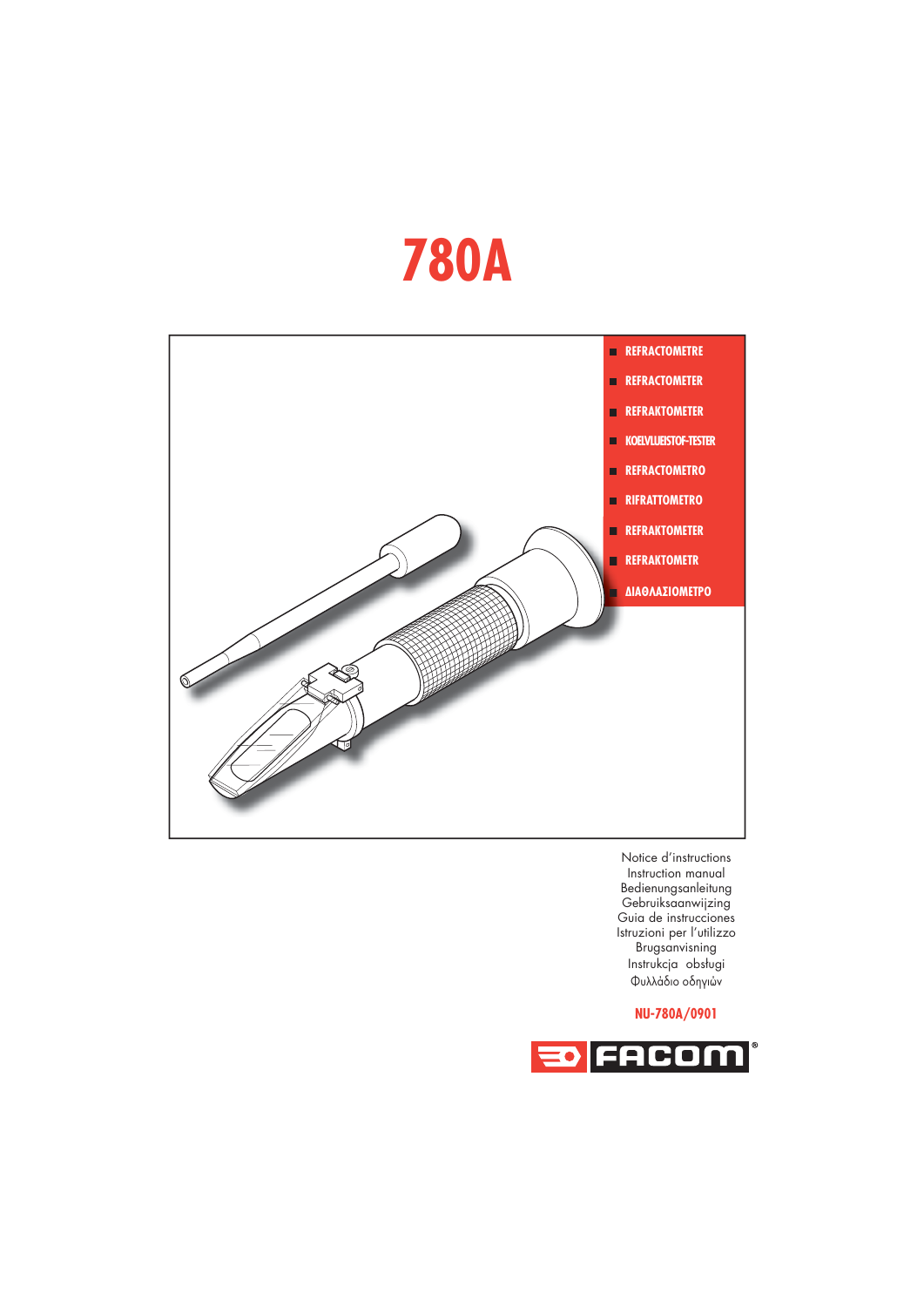

 $\sim$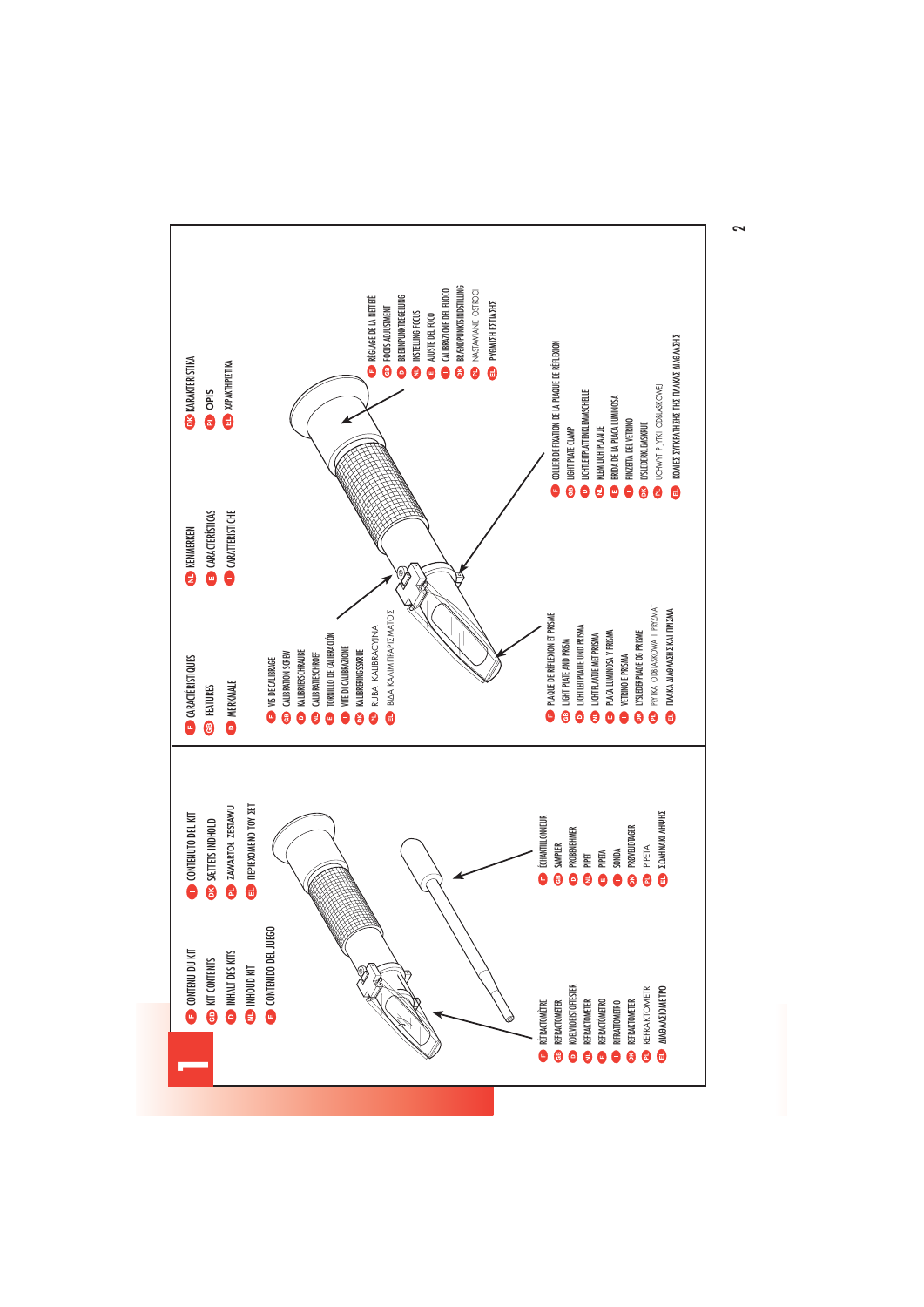

 $\sim$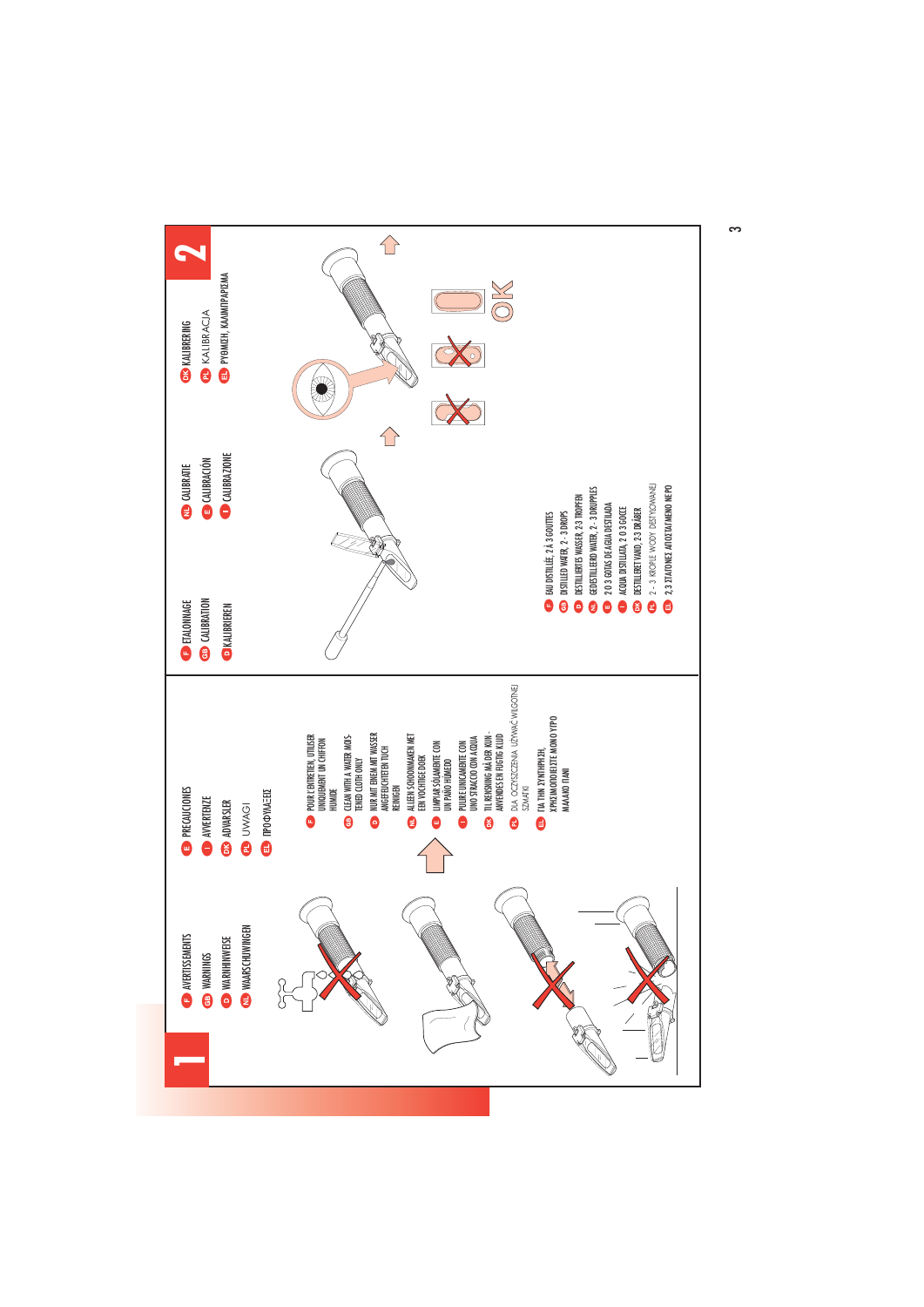

4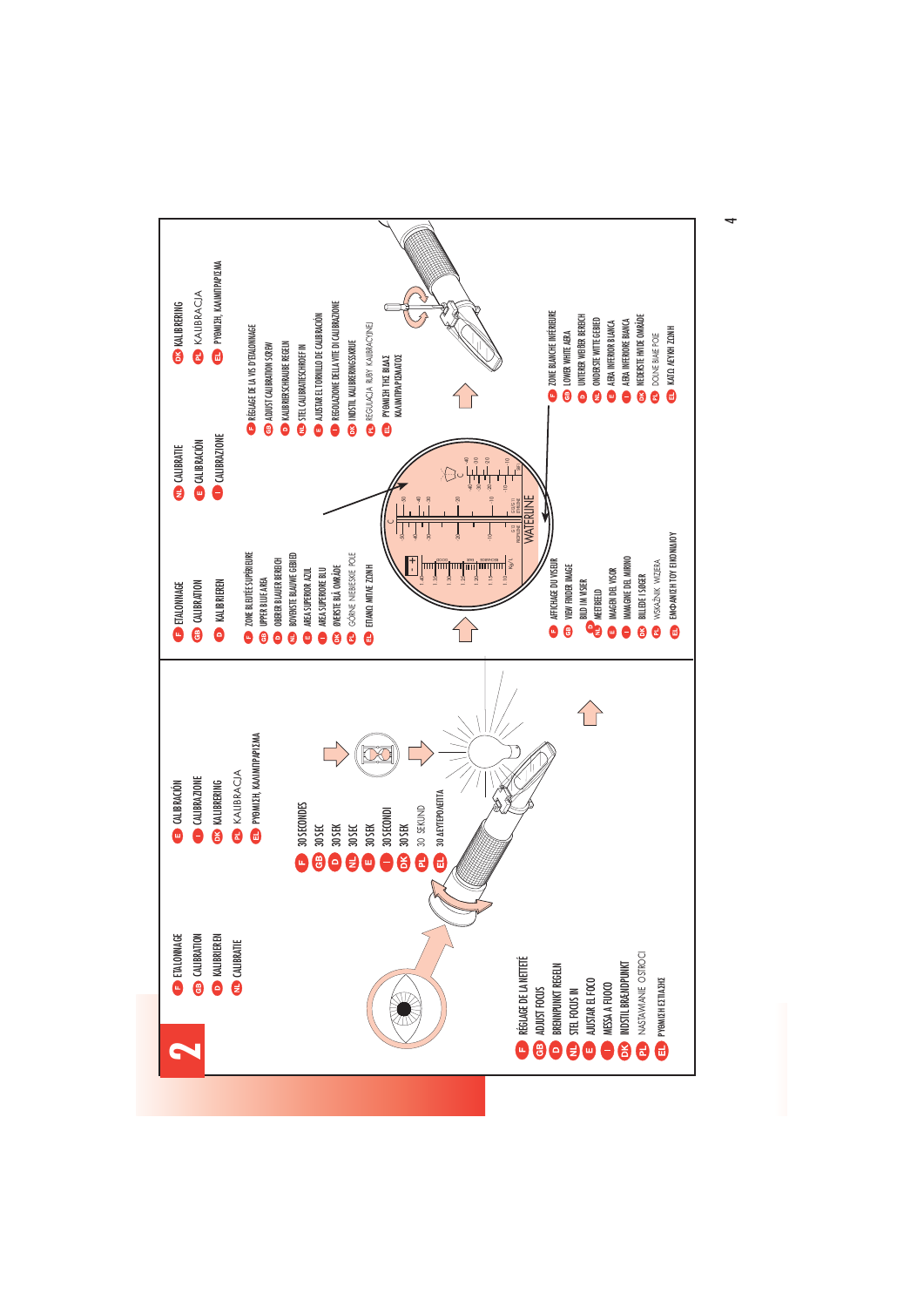

5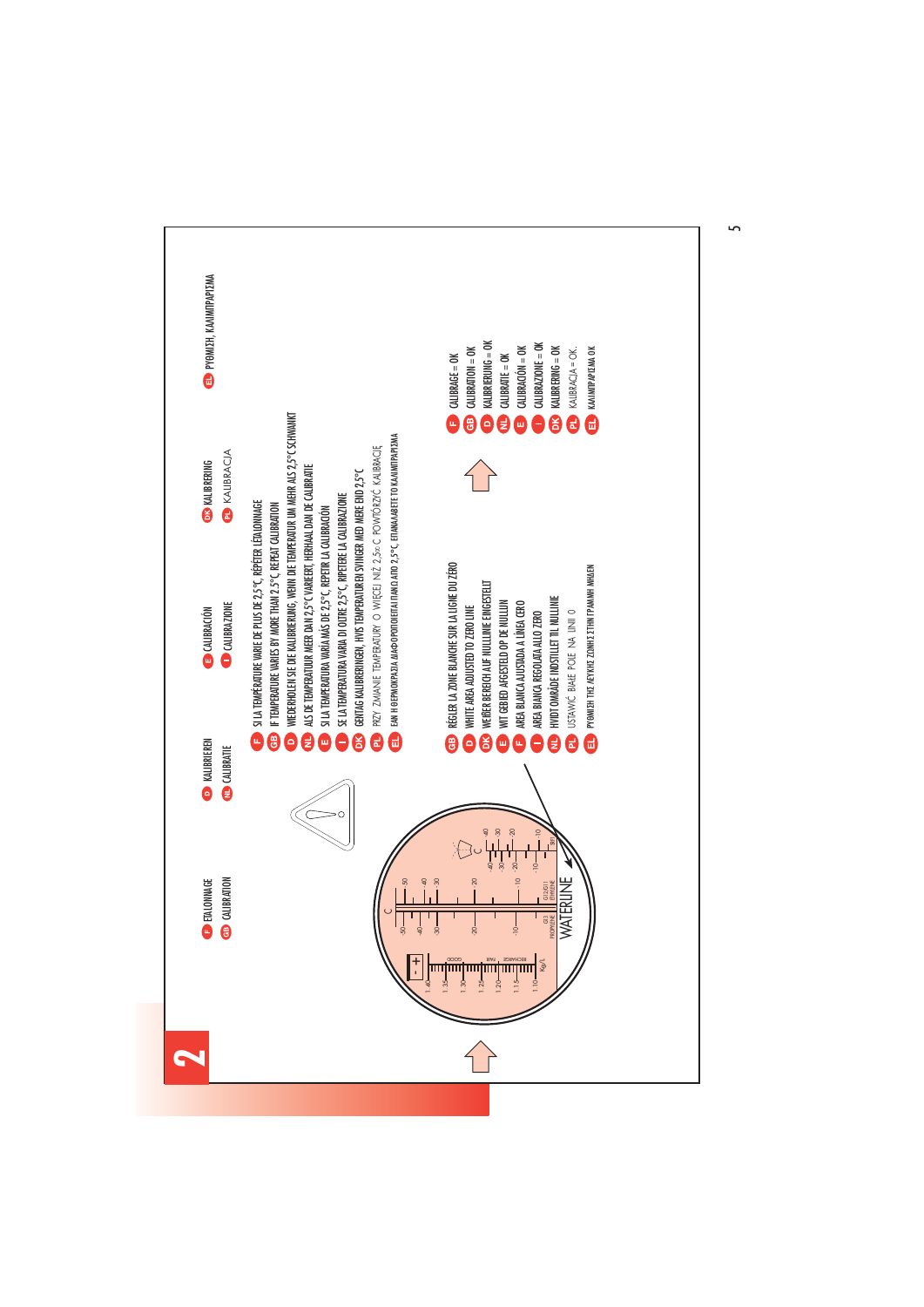

 $\bullet$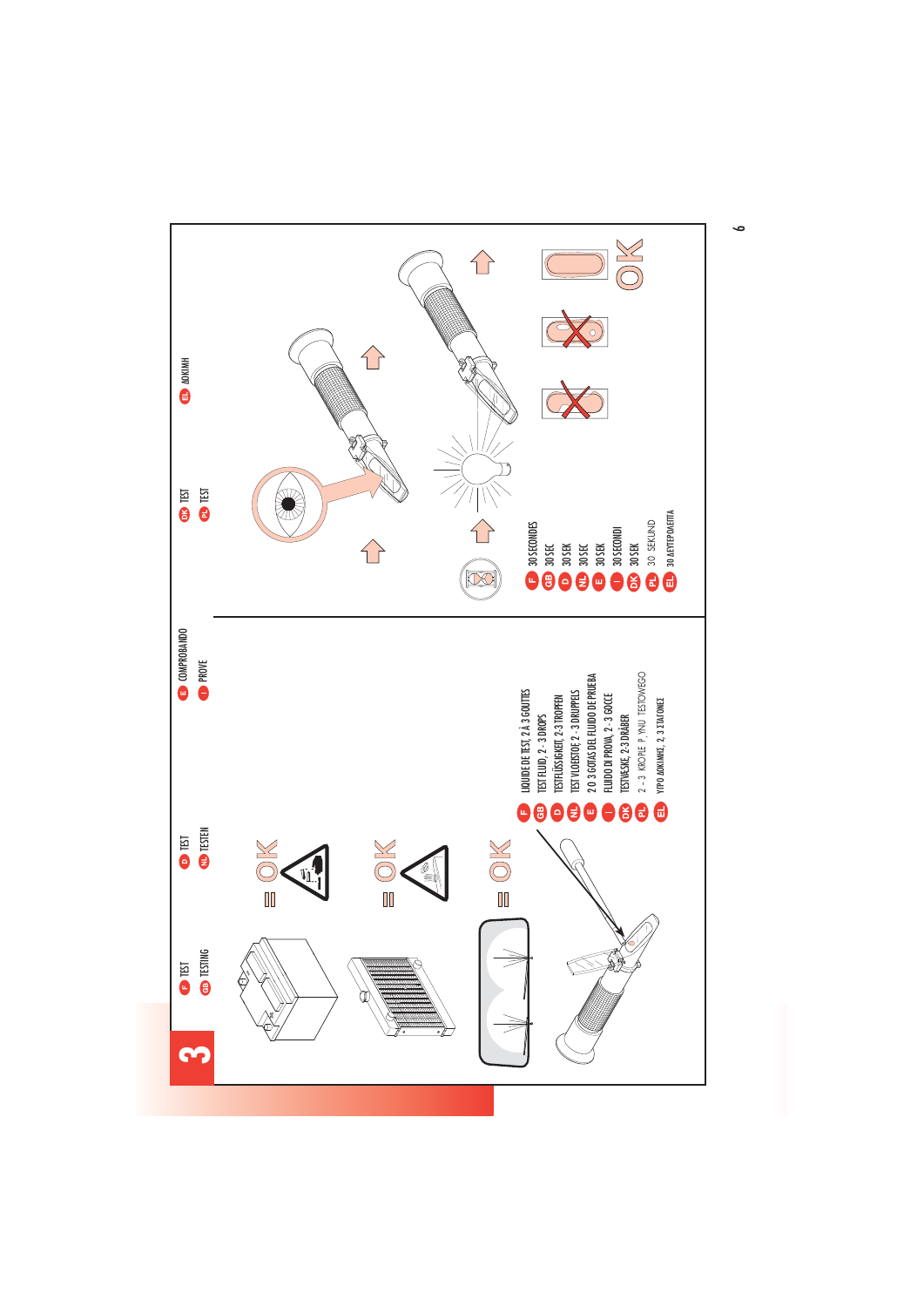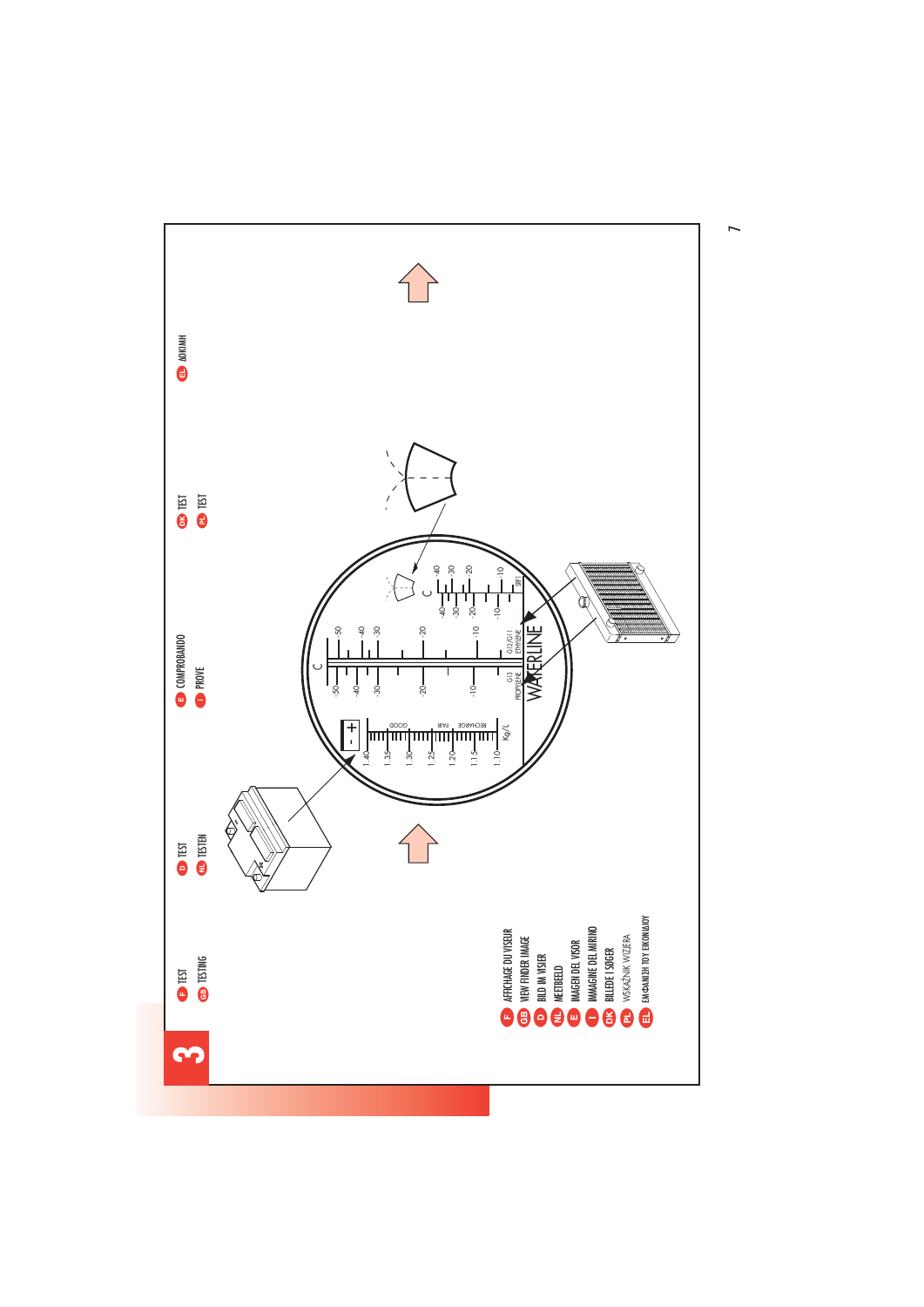

 $\infty$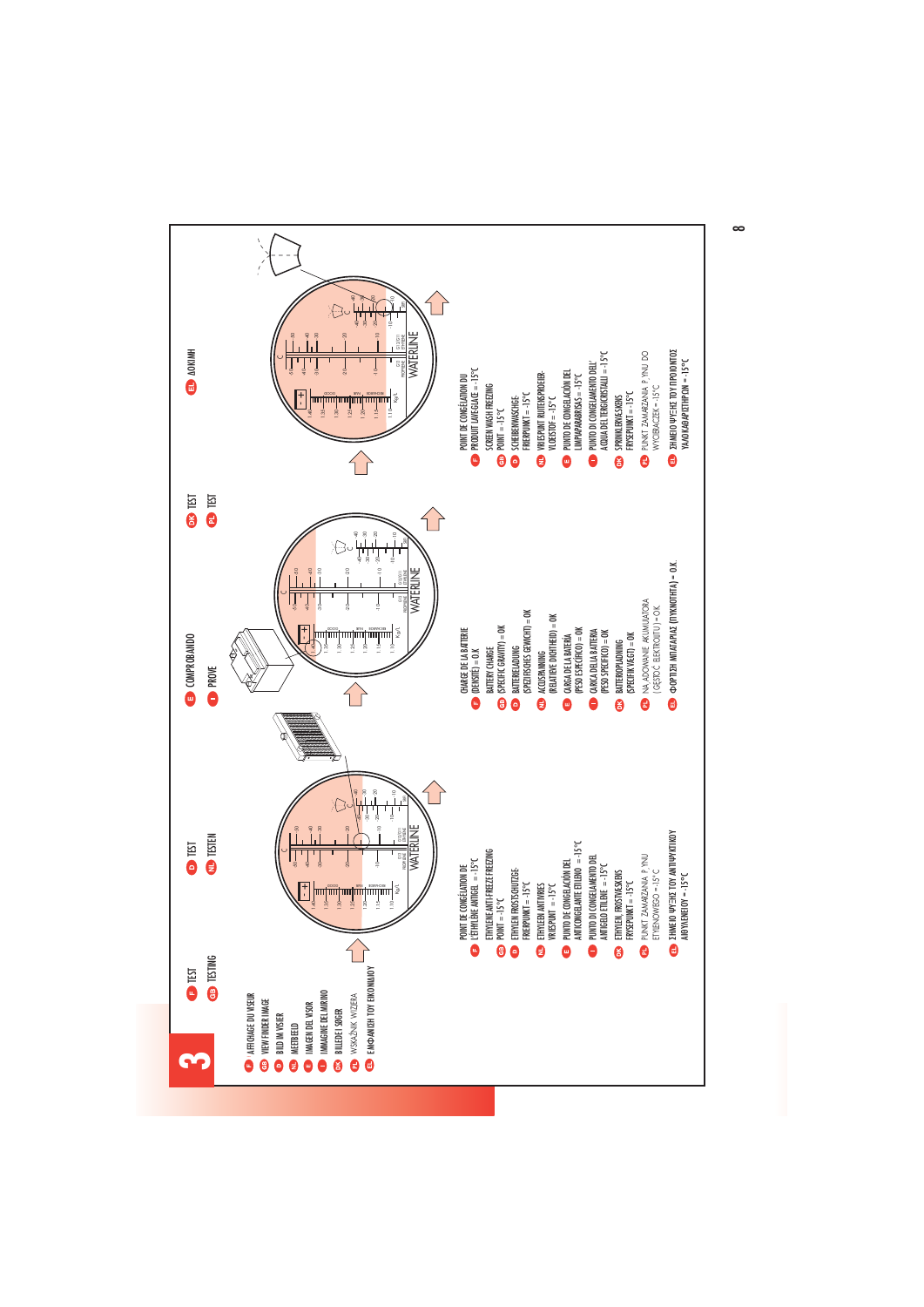|                | INFORMATION DE RÉFÉRENCE<br><b>CB</b> REFERENCE INFORMATION<br><b>D</b> BEZUGSINFORMATION                                                              | INFORMACIÓN DE REFERENCIA<br>INFORMAZIONI GENERALI<br><b>CONNECTERENTIE INFORMATIE</b>                                   | Malgré tout le soin apporté à la rédaction de ce document, il est toujours possible que des enveroissent. De ce fait, la société FACOM ne peut être tenue esponsable des erreurs ou omissions contenues dans en ouvrage.<br>FACOM s'efforce continuellement d'améliorer et d'optimiser les performances et le design de ses produits, et se réserve le droit de modifier à tout moment les informations contenues dans cet ouvrage.<br><b>ED</b> INHPOOPIA DAPADOMITHI<br><b>DODATKOWE INFORMACIE</b><br><b>ED</b> REFERENCE INFORMATION |
|----------------|--------------------------------------------------------------------------------------------------------------------------------------------------------|--------------------------------------------------------------------------------------------------------------------------|------------------------------------------------------------------------------------------------------------------------------------------------------------------------------------------------------------------------------------------------------------------------------------------------------------------------------------------------------------------------------------------------------------------------------------------------------------------------------------------------------------------------------------------|
| GB)            | constantly seeking ways to                                                                                                                             | improve the specification and design of their products and alterations take place continually.                           | Which every care has been token to ensure the accuracy of the information contained in these instructions, no liability can be accepted by FACOM for any errors that may have occurred during their preparation. FACOM are                                                                                                                                                                                                                                                                                                               |
| $\circ$        | werden. FACOM sucht stär                                                                                                                               | ndig nach Wegen, Eigenschaften und Konstruktion der Produkte zu verbessern. Änderungen finden deshalb ständig statt.     | Obwohl jede Anstrengung unternommen wurde, um sicherzustellen, daß die Informationen in deser Veröffentlichung korrekt sind, kann FACOM für eventuell vorhandenen Fehler oder Unrichtigkeiten nicht haftbar gemacht                                                                                                                                                                                                                                                                                                                      |
| E              |                                                                                                                                                        | naar manieren om de kenmerken en het design van haar producten te verbeteren. De producten worden steeds weer aangepast. | Hoewel alle mogelike moeite is gedaan om te verzekeren dat de informatie in deze uitgave correct is, kan FACOM geen aansprakelijkheid accepteren in geval deze uitgave onjustheden bevat. FACOM is doorlopend op zoek                                                                                                                                                                                                                                                                                                                    |
| ш              | constantemente formas de                                                                                                                               | mejorar las características y el diseño de sus productos. Contínuamente se están realizando modificaciones.              | Aunque se han realizado todes los estverzos para ase la información contenido en esta publicación es correcta, FACOM no se hace responsable de los errores e inexacidues que pudieran existir. FACOM busca                                                                                                                                                                                                                                                                                                                               |
|                | continuamente di migliorare le caratteristiche e il disegno dei suoi prodotti. Le modifiche sono in continua evoluzione.<br>Benché sia stato fatto ogn |                                                                                                                          | sforzo per assicurarsi che le informazioni contenute in questa quebblicazione siano corrette, FACOM non può essere ritenuta responsabile per qualsiasi errore o inesattezza. FACOM cerca                                                                                                                                                                                                                                                                                                                                                 |
| DK             | foretages hele tiden ændringer.<br>Selvom alt er gjort for at                                                                                          |                                                                                                                          | skre, at alle oplysninger er korrekte, frakriver RiCOM sig ethvert ansvar for eventuelle fejl og unøjagiteler. FACOM forsøger hele iden at forbedre produkternes design og funktioner. Der                                                                                                                                                                                                                                                                                                                                               |
| 리              |                                                                                                                                                        |                                                                                                                          | Mino całej staranności w przygotowaniu niniejszej instrukcji, mogą wystopic błędy lub pomini ´cia, za co firma FACOM nie ponosi odpowiedzialności. FACOM stara<br>się stale polepszac i optymalizowac wygląd swoich produktów i zastzega sobie prawo do modyfikacji informacji zawartych w tej instrukcji w dowolnym czasie.                                                                                                                                                                                                             |
| $\blacksquare$ | έντυπο αυτό. Η FACOM,                                                                                                                                  |                                                                                                                          | Το έντυπο αυτό δημιουργήθηκε με ιδιαίτερη προσοχή, παρόλα αυτά υπόμετα η περία του κάντου παρούν του και συναλ<br>στα πλαίσια της συνεχούς βελτίωσης των επιδόσεων και του σχηματομού προϊόντων της, κρατίει το δικαίωμα ανά πόσα στημή, των οδηγιών του εντύπου αυτού.                                                                                                                                                                                                                                                                  |
|                |                                                                                                                                                        |                                                                                                                          |                                                                                                                                                                                                                                                                                                                                                                                                                                                                                                                                          |

 $\circ$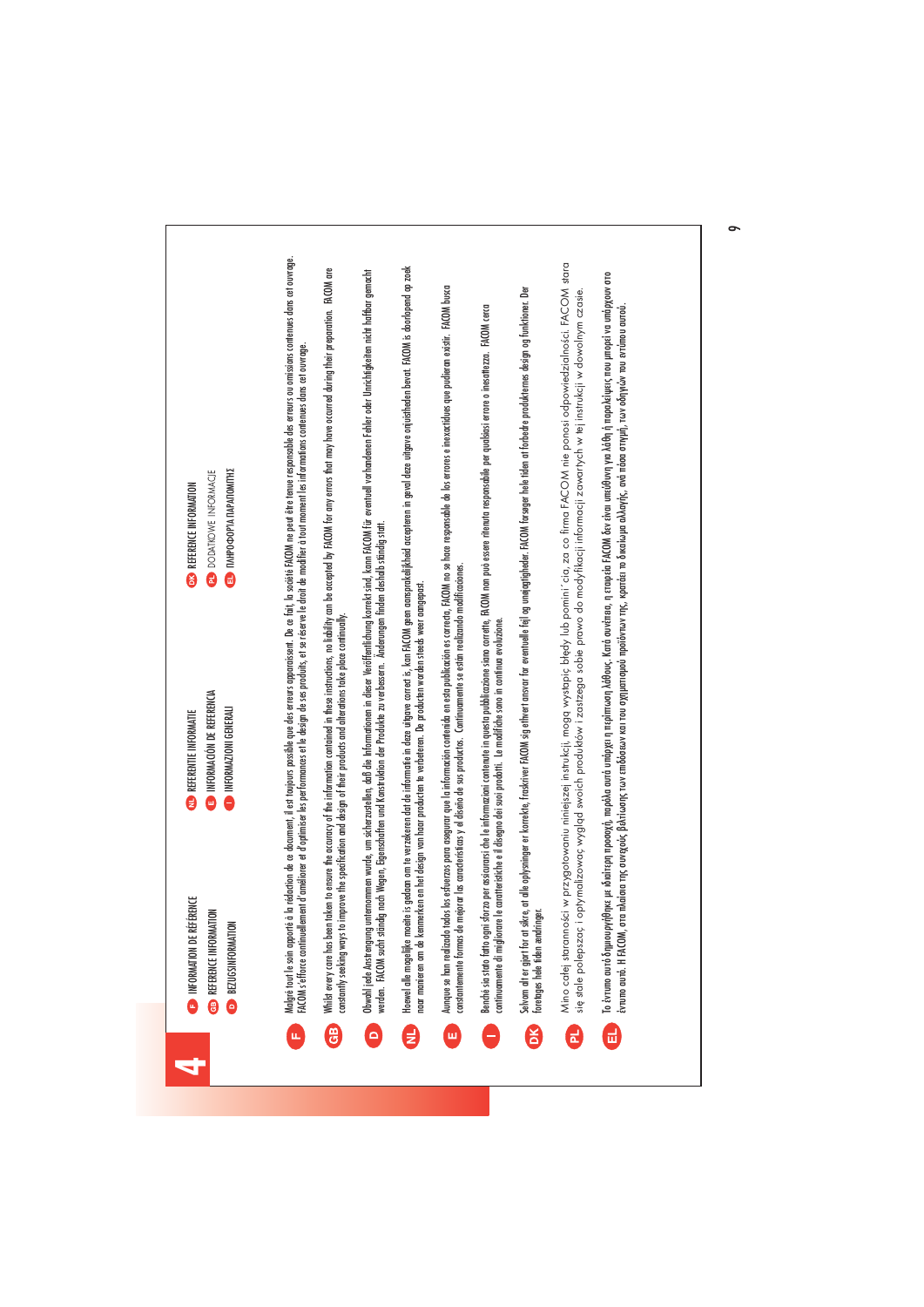

NOTA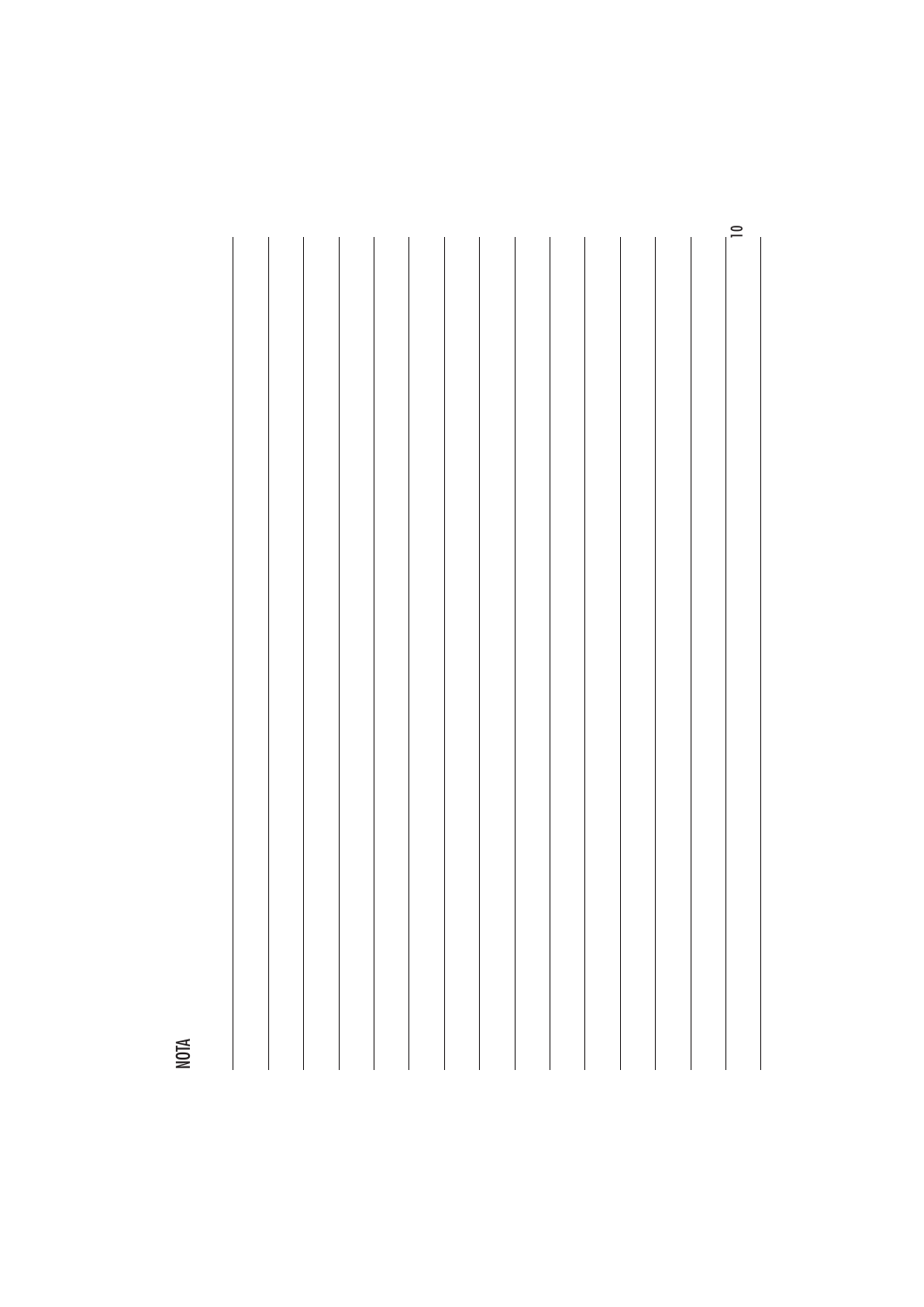

NOTA